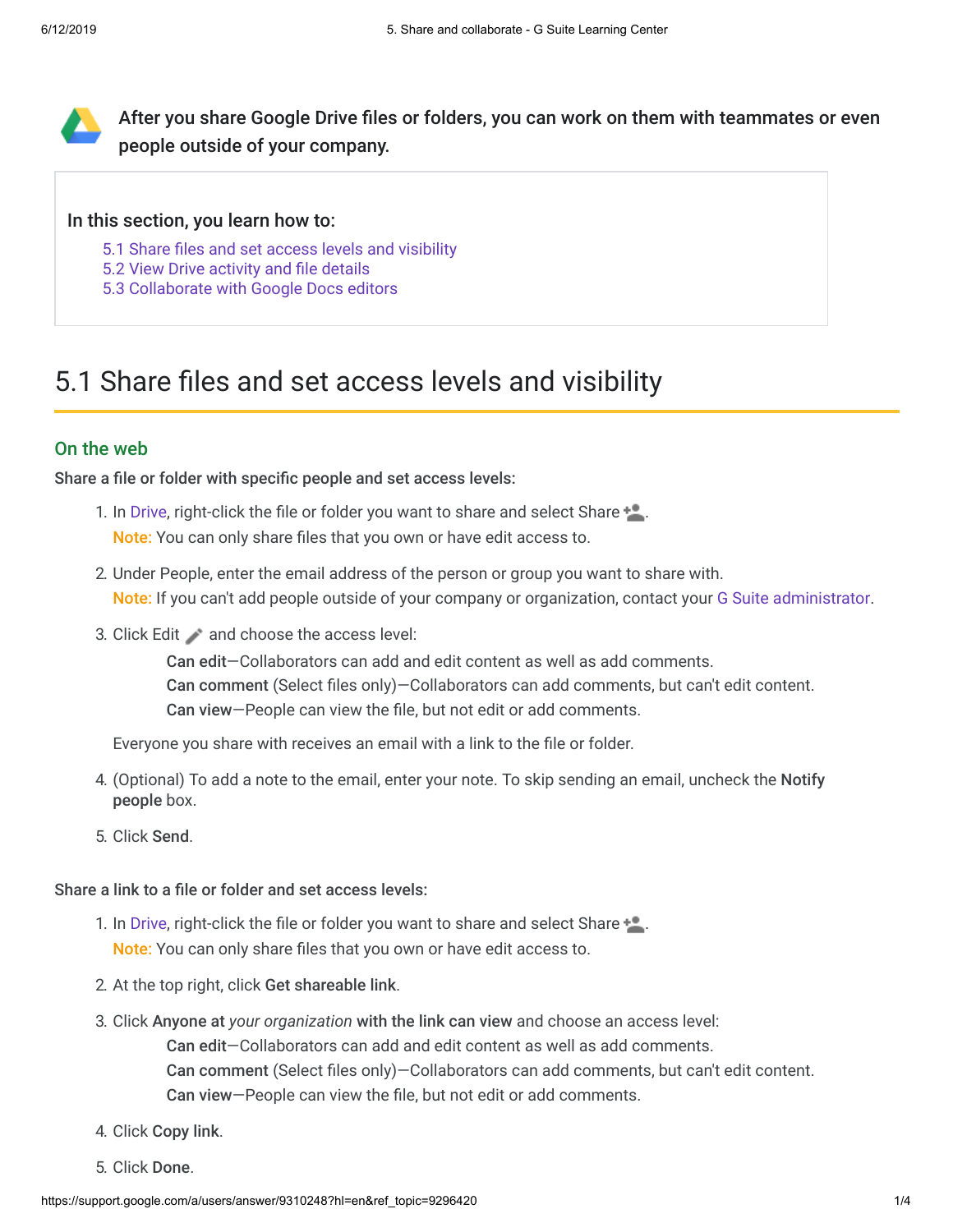6. Paste the link in an email or any place you want to share it.

| ÷<br><b>College College</b> | $\frac{1}{2}$ |               |
|-----------------------------|---------------|---------------|
|                             | E             |               |
|                             | n             |               |
|                             |               | $\mathcal{L}$ |
|                             |               |               |

#### See who a folder is shared with:

- 1. In [Google Drive](https://drive.google.com/), double-click the shared folder to open it.
- 2. Hover over People **that the get a quick look at the folder sharing settings, including who owns the folder and** permissions, such as View **or Edit** access.

Change permissions on a file or folder you own:

- 1. In [Drive](https://drive.google.com/), click a file or folder, then click Share  $+2$ .
- 2. Click Advanced.
- 3. Change permissions as desired.
- 4. Click Save changes and click Done.

## Stop sharing a file or folder you own:

- 1. In [Drive](https://drive.google.com/), select the shared file or folder.
- 2. Click Share  $+$ .
- 3. At the bottom, click Advanced.
- 4. Next to the person you want to stop sharing the file or folder with, click Remove  $\times$ .
- 5. Click Save changes.

#### Delete a link to a file or folder you own:

- 1. In [Drive](https://drive.google.com/), select the linked file or folder.
- 2. Click Share  $\pm$ .
- 3. Click Anyone at *your organization* with the link > Off only specific people can access.
- 4. Click Done.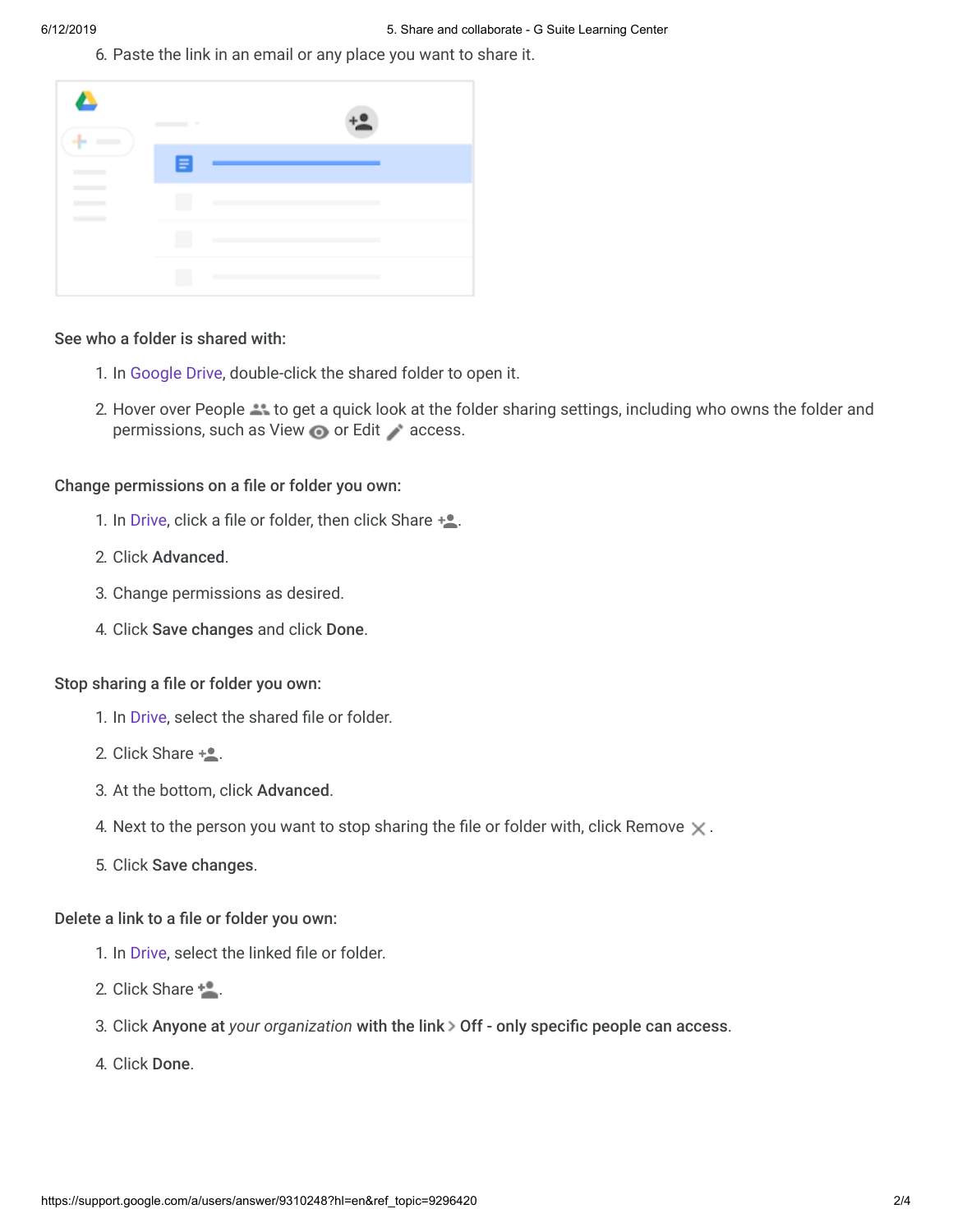

# 5.2 View Drive activity and file details

## On the web

You can keep track of changes to items created in or uploaded to Drive. You can also see specific information about your files and folders. To view the activity for a specific file or folder, select the file or folder and click Information  $\bullet$ .

### See Drive activity on the Activity tab:

You can see changes to items in [Drive](https://drive.google.com/), such as:

Who uploaded, copied, moved, or removed the item.

Who shared or unshared the item.

Who commented in, edited, or renamed the item.

People affected by the change.

### See Drive activity on the Details tab:

1. In [Drive](https://drive.google.com/) at the top of the Activity pane, click Details to see information and changes, such as: File type and owner.

Folder size and number of items.

Person who last modified, created, or opened the item.

2. Click Edit  $\longrightarrow$  to add a description of the item.

| $\sim$ |  |     | П        |
|--------|--|-----|----------|
|        |  | PDF |          |
| rar    |  |     | Activity |
|        |  |     |          |
|        |  |     |          |
|        |  |     |          |

https://support.google.com/a/users/answer/9310248?hl=en&ref\_topic=9296420 3/4